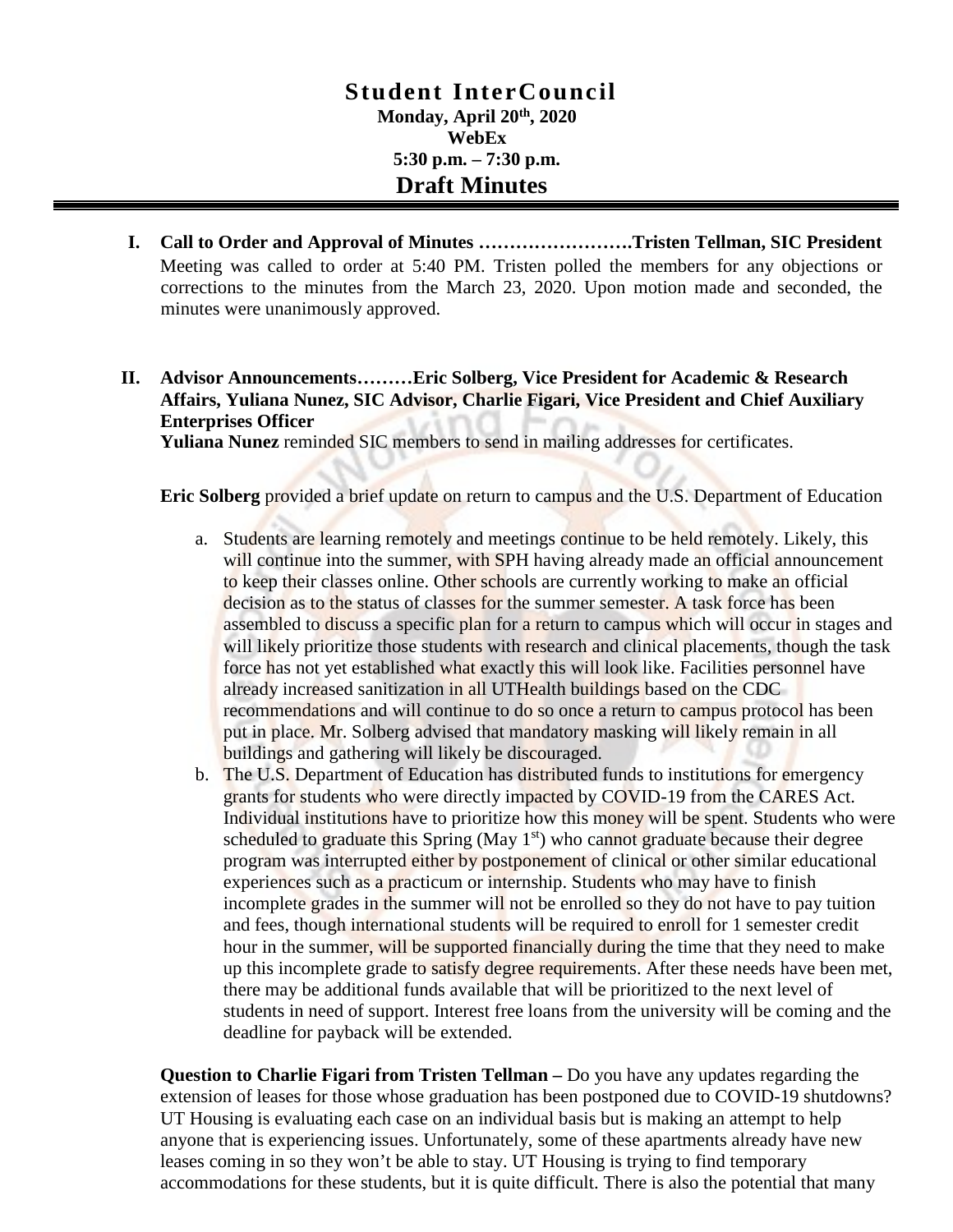students will cancel leases because they can no longer afford to come to school with the current economic climate.

**Question from Jeff Ackroyd** – How will orientations at each school be affected by the current situation? And how are the issues of students being unable to get some immunizations or unable to take TOEFL/GRE exams being handled? Eric Solberg advised that these situations are being handled on a school-by-school basis, though the institution is working to relax certain requirements and allow students to do these things within a defined window after starting at UTHealth.

### **III. Final Committee Business**

- a. Project Funding Committee Sehej Kaur Hara
	- International Student Association (ISA) project funding approved for \$500 pending new event date
- b. Outreach Committee Sonia Patel and Brittany Trinh
	- SPH Nourish proposal approved for \$289 for pruners and garden gloves
	- COVID-19 Hospital Donation approved for \$900 to UTHealth affiliates in the TMC
	- It was suggested to convert remaining SIC funds to a scholarship for students affected by COVID-19 a motion made and seconded, request was approved, will have another meeting to discuss specifics after discussion with Financial Services and the Development Office.
- c. Operations Committee Jeff Ackroyd and Tristen Tellman
	- Discussion of SIC Bylaw edits motion made to approve edits with no revisions motion was seconded and Bylaws were approved.
- d. Ad Hoc Committees
	- Parking Committee Paul Emeonyi Discussion on the stop times of shuttles during peak hours. Paul will send in a writeup regarding stops at schools and other observed shuttle issues.
	- Environmental Wellness/Recycling Committee Rachel Buckley Will send in a final report with recommendation and information from her investigations at the School of Dentistry. Final implementation at SOD has been delayed due to COVID-19.

# **V. SIC Business and Important Dates……………………………Tristen Tellman, SIC President**

- a. Reminder that committee reports were due April 3<sup>rd</sup> and should be submitted ASAP.
- b. Deans' Dinner will take place April  $22<sup>nd</sup>$  at 5:30 p.m. The meeting will take place in a virtual format and the officers will present for all committees to the University leadership.
- c. Announcement of officer election results:
	- Rachel Pham, President
	- Rachel Buckley, Vice President
	- Niharika Neela, Treasurer
	- Ankita Podichetty, Secretary
	- Special election for Historian position Melissa Yang, nominated, accepted, and appointed.
- d. SIC T.F. Burks Service Award winner Rachel Buckley
- e. International Top 10 issues list Tristen will speak with the international representatives on these topics and make sure that the appropriate offices are addressed

## **VI. Other Business/Open Forum**

Commendations for all SIC members and the efforts that have been given to SIC in the 2019-2020 academic year.